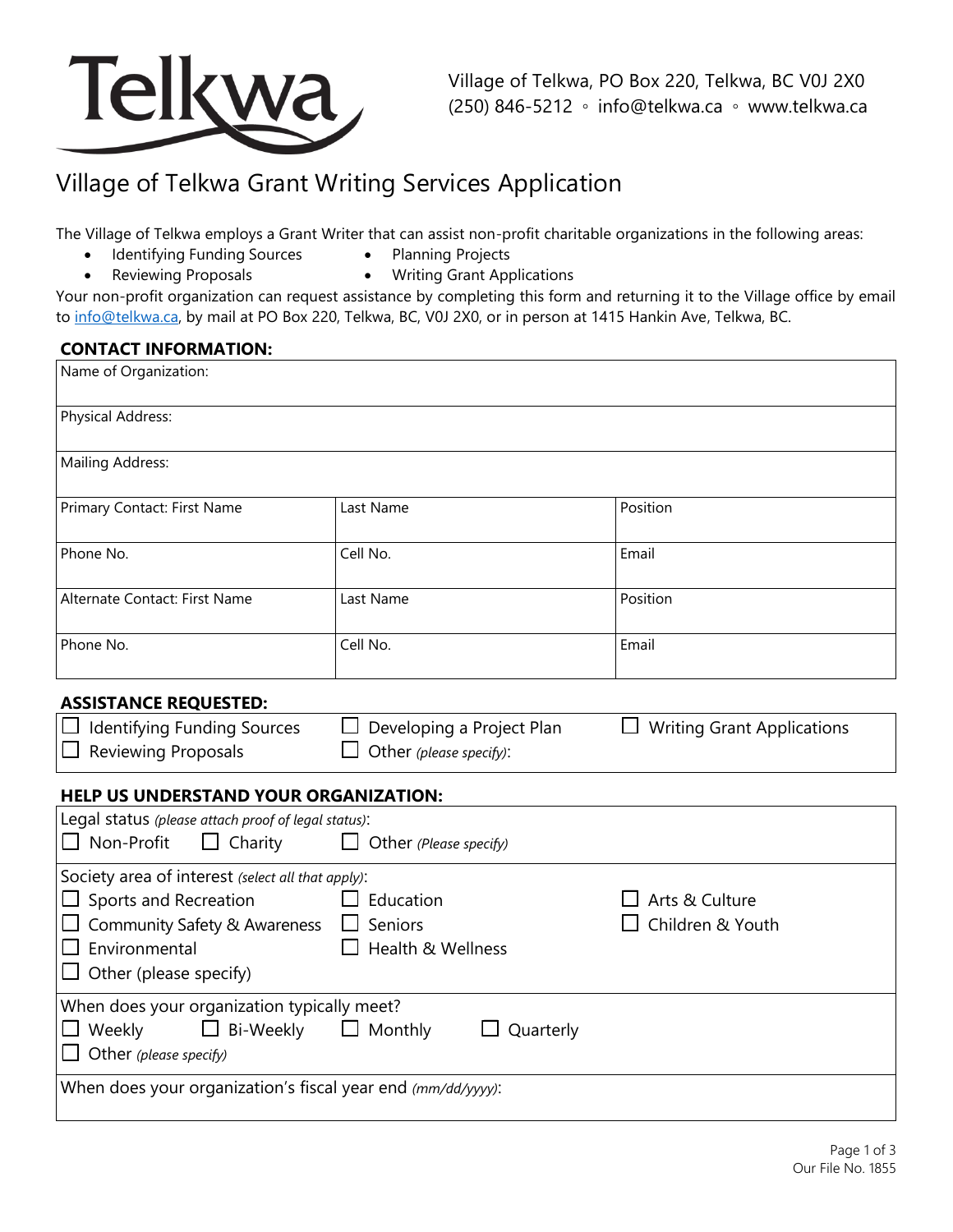

Village of Telkwa Grant Writing Services Application

## **TELL US ABOUT YOUR PROJECT:** *(Please attach any additional information and letters of support)*

Project Title:

Funding Timeline:

Project Description:

| <b>Estimated Project Cost:</b> | Amount of Funding Needed: |
|--------------------------------|---------------------------|
|                                |                           |